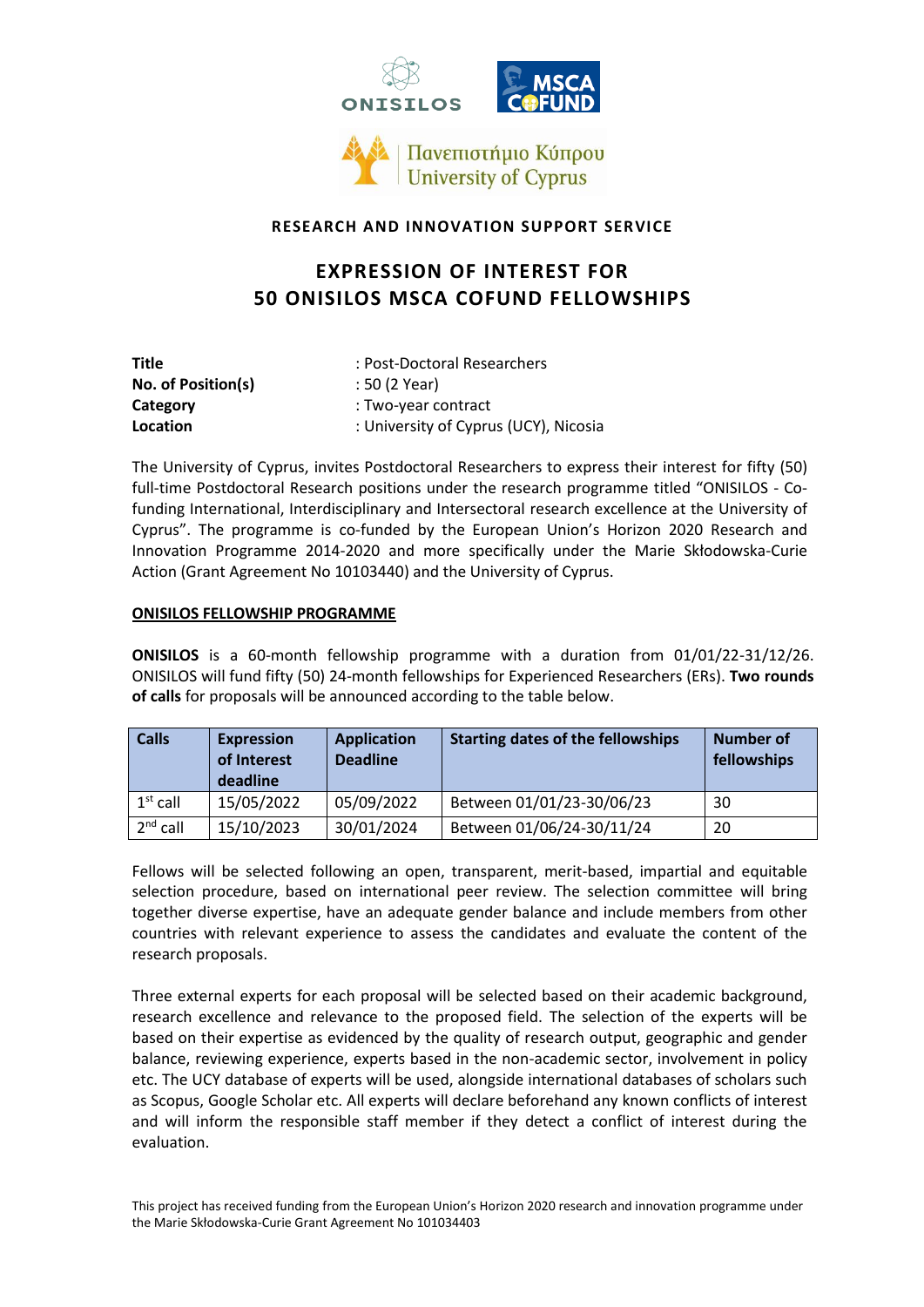



The proposals received by ERs will be evaluated against award criteria applying weighting factors. All the separate elements of each criterion will be considered by the evaluators in their assessment and aggregate evaluation scores will be awarded for each of the three criteria. The table below explains the three categories of evaluation criteria and details on the components of each one.

| <b>Excellence</b>                                                                                                                                                                                                                                                                                            | Impact                                                                                                     | Implementation                                                                                                               |  |  |  |
|--------------------------------------------------------------------------------------------------------------------------------------------------------------------------------------------------------------------------------------------------------------------------------------------------------------|------------------------------------------------------------------------------------------------------------|------------------------------------------------------------------------------------------------------------------------------|--|--|--|
| Quality and credibility of the research/innovation<br>project; level of novelty, appropriate consideration of<br>inter/multidisciplinary, intersectoral and gender aspects<br>Quality and appropriateness of the training and of the<br>two-way transfer of knowledge between the researcher<br>and the host | Enhancing the future career prospects<br>of the researcher after the fellowship                            | Coherence and effectiveness of<br>the work plan, including<br>appropriateness of the<br>allocation of tasks and<br>resources |  |  |  |
| Quality of the supervision and of the integration in the<br>team/institution<br>Opportunities for inter-sectoral exchanges that broaden<br>employment prospects for fellows beyond academia                                                                                                                  | Quality of the proposed measures to<br>exploit and disseminate the project<br>results                      | Appropriateness of the<br>environment of proposed                                                                            |  |  |  |
| Potential of the researcher to reach or reinforce<br>professional maturity/independence during the<br>fellowship                                                                                                                                                                                             | Quality of the proposed measures to<br>communicate the project activities to<br>different target audiences | secondment institutions                                                                                                      |  |  |  |
| 50%                                                                                                                                                                                                                                                                                                          | <b>30%</b>                                                                                                 | 20%                                                                                                                          |  |  |  |
| Weighing                                                                                                                                                                                                                                                                                                     |                                                                                                            |                                                                                                                              |  |  |  |
| Priority in case of overall equal evaluation score                                                                                                                                                                                                                                                           |                                                                                                            |                                                                                                                              |  |  |  |
|                                                                                                                                                                                                                                                                                                              |                                                                                                            | 3                                                                                                                            |  |  |  |
| An overall threshold of 70% will be applied to the total weighted score.                                                                                                                                                                                                                                     |                                                                                                            |                                                                                                                              |  |  |  |

The ONISILOS programme will give the flexibility to ERs to select from a wide range of scientific topics and promote the intersectoral character of the project. In order to support applicants through the entire selection and evaluation phase, the ONISILOS [portal](https://onisilos.ucy.ac.cy/home) will offer guidance and clear feedback. The platform provides a list of the research areas as well as the corresponding UCY academics that act as supervisors for helping the ERs to make their choice. The platform allows the fellows to choose any scientific area, independently of their PhD field.

Fellowship proposals should involve a secondment organisation, preferably from the nonacademic sector when it is relevant for the selected field of interest, in which the fellow will be seconded for a period from 1 to 3 months. UCY will provide an indicative but not exhaustive list of options that could be offered as secondments and training opportunities to the ERs. The goal is to expose fellows to complementary research and training environments, by having the opportunity to:

- Participate in well-established technical and transferable-skills training
- Participate remotely in courses and tutorials;
- Benefit from secondments in non-academic sector, and from the relevant know-how;
- Participate in targeted short visits
- Attend training events organised by the involved organisations including seminar and tutorial sessions, offering an opportunity to interact with other fellows and senior researchers
- Participate in writing joint publications and make joint presentations on various interdisciplinary topics
- Participate in trainings to develop their own Data Management Plan.

#### **ELIGIBILITY CRITERIA**

**1.** The programme is designed for **Experienced Researchers (ERs) of any nationality.**  Researchers must hold a PhD degree of a recognized higher education institution before

This project has received funding from the European Union's Horizon 2020 research and innovation programme under the Marie Skłodowska-Curie Grant Agreement No 101034403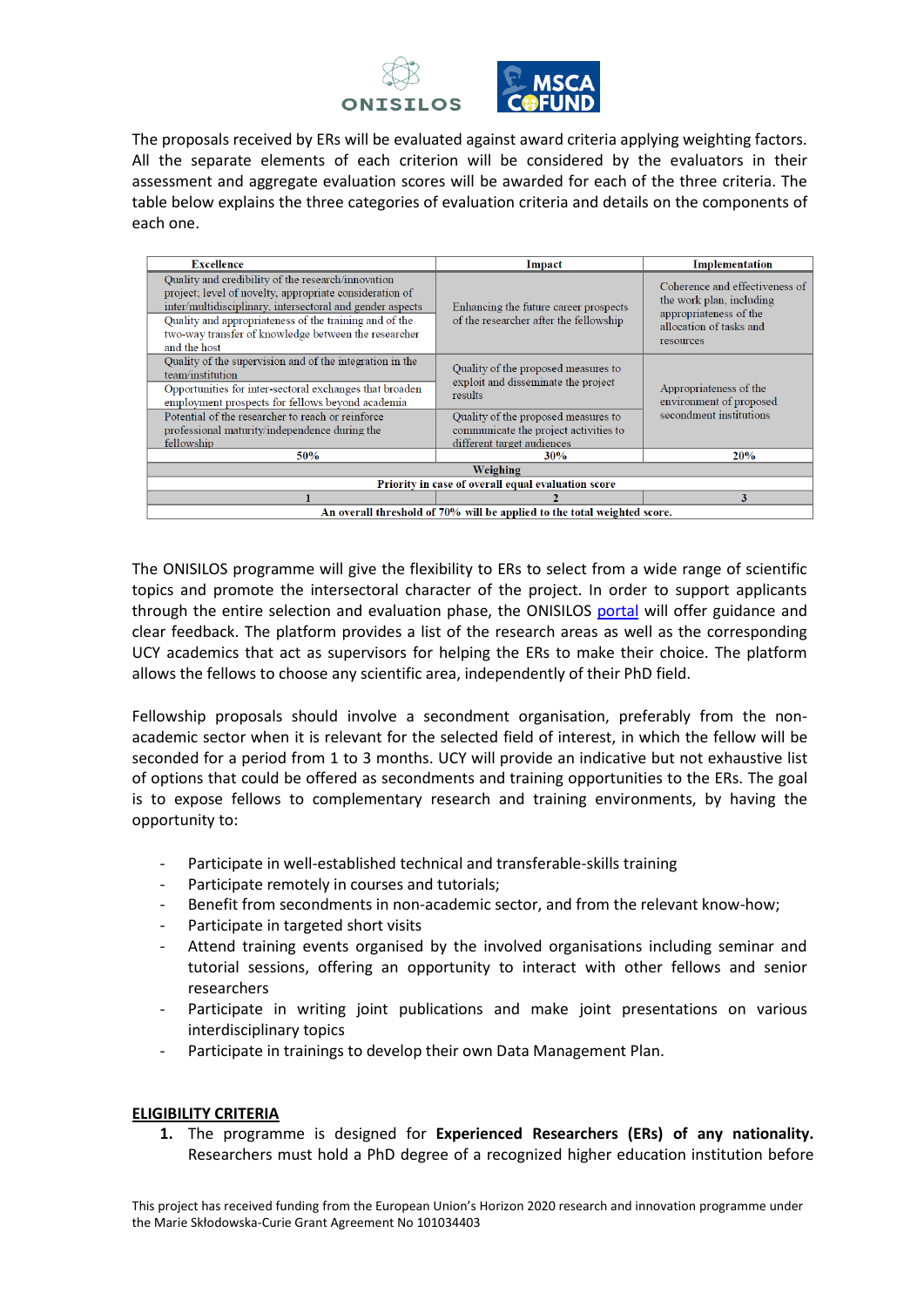



the deadline of the relevant ONISILOS call for proposals. Researchers who have successfully defended their doctoral thesis but who have not yet formally been awarded the doctoral degree will also be considered eligible to apply provided that they can document their successful defence of the thesis.

**2.** ERs must not have resided or carried out their main activity (work, studies, etc.) in Cyprus **for more than 12 months in the 3 years immediately before the co-funded programme's call deadline(s) or the date of recruitment.** Exceptions and relaxation of these terms could be applied on cases like career breaks, work outside research, research outside Europe for reintegrating researchers.

#### **EMPLOYMENT TERMS**

Fellows will be recruited under an employment contract of two (2) years. Employer and employee contributions will be deducted from the amounts below, which do not include a 13<sup>th</sup> salary bonus.

The monthly salary includes the following allowances

- €3.540 Living allowance per month
- €300 Mobility allowance per month
- $\bullet$   $\in$  200 Family allowance per month (if applicable)

Fellows, during the application phase, will have the opportunity to request an extra budget for research purposes like conference participation, seminar registrations, consumables etc.

Employment conditions will be aligned with the "Charter & Code for Researchers" regulations*.*

Following their appointment at the University of Cyprus, fellows must be based in Cyprus and situated physically at the University of Cyprus buildings in order to participate in the academic life of UCY and to organise academic activities such as workshops, public talks and other activities that will contribute to the intellectual life of the university.

#### **EXPRESSION OF INTEREST PROCESS:**

Candidates should submit their Expression of Interest via the ONISILO[S portal](https://onisilos.ucy.ac.cy/home) following the steps below.

- **1.** Create an account by using their email address and a personal password**.** A valid email address should be used, since all further correspondence will be communicated to this email address.
- **2.** Fill-in their profile information such as personal, contact and educational details, employment history, place of activity / place of residence during the last 5 years (most recent one first).
- **3.** Upload an updated two-page CV in a PDF format
- **4.** Add their expression of interest by clicking the blue button as shown below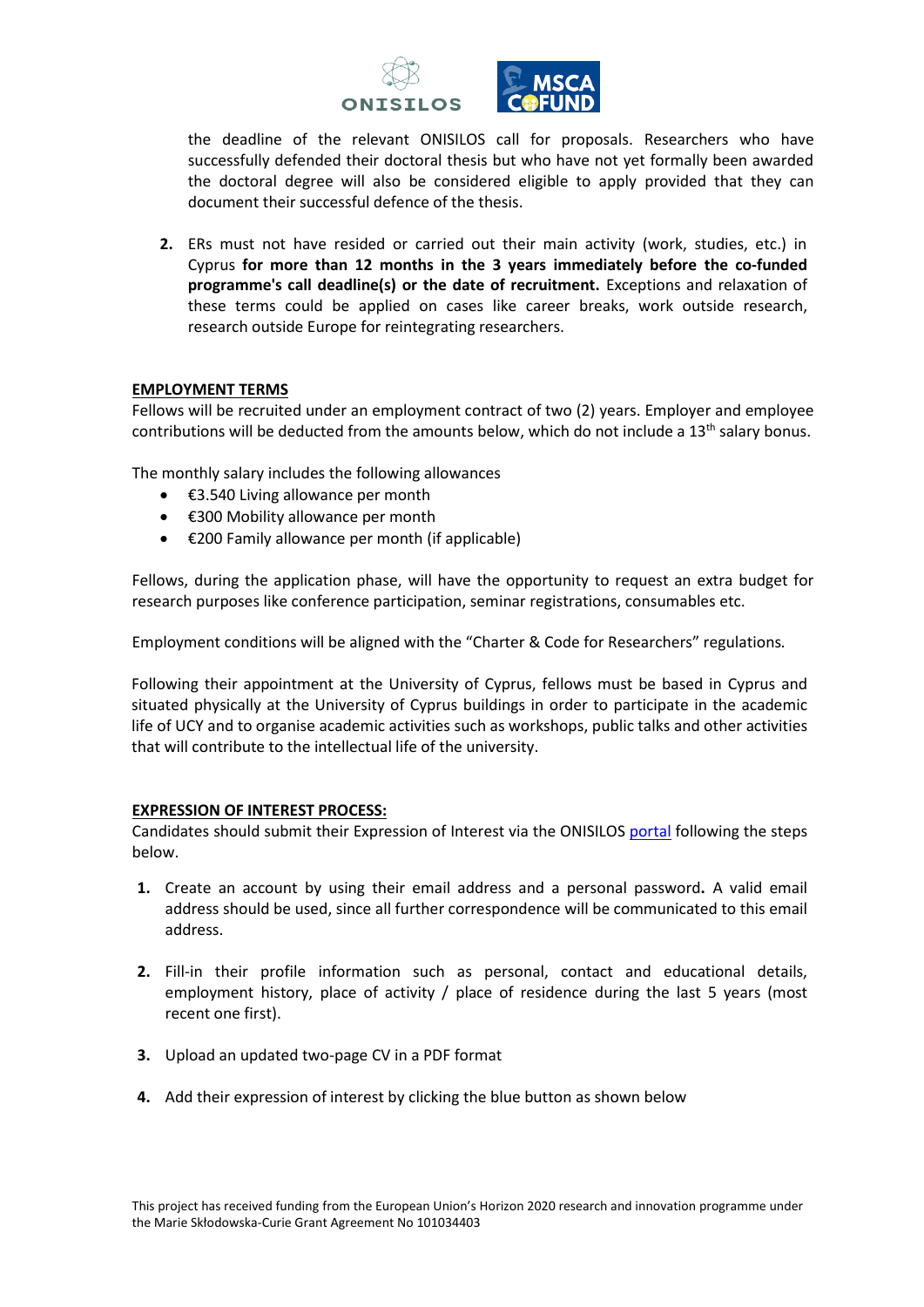| <b>Title</b><br>Ιd | <b>Scientific Area</b>        | <b>Scientific Sub Area</b>                                                 | <b>Supervisor</b>     | <b>Status</b> |
|--------------------|-------------------------------|----------------------------------------------------------------------------|-----------------------|---------------|
| Search             |                               |                                                                            |                       |               |
|                    | <b>Expression of Interest</b> |                                                                            |                       | Add           |
|                    |                               | Your application will be complete once you fill in all the profile details |                       | X             |
|                    |                               | <b>ONISILOS</b>                                                            | <b>MSCA</b><br>COFUND |               |

- **5.** Fill in the Title of their potential project.
- **6.** Fill in the Summary section. **One-page research proposal (3000 characters),** aligned with one of the stated scientific and sub-scientific areas. In the summary, fellows should explain their ability to carry out their research proposal within the framework of the fellowship project. They should also indicate the alignment of their academic training, research career and previous experience that substantiate their choice and state their expectations about the impact and how the fellowship could help them develop a successful research career, inside or outside the academic environment.
- **7.** Fill in three keywords related to their potential project.
- **8.** Choose from the drop-down list a Scientific and a Sub-scientific field. The sub-scientific field is thought to be seen as ground for developing the summary of the potential research project.
- **9.** Choose from the drop-down list their Scientific Supervisor to ensure a two-way knowledge transfer between the candidate and UCY.

As soon as the expression of interest is submitted correctly, candidates will receive an automatically generated email receipt that the expression of interest was submitted. The receipt may end up in the Junk Folder of the applicants' email inbox, so please it needs to be ensured that the confirmation email after submission has been received.

The candidates will be informed of the pre-selection results no more than three weeks after the expression of interest deadline.

For more details and other information, interested individuals may contact the Research and Innovation Support Service by email: [onisilos@ucy.ac.cy](mailto:onisilos@ucy.ac.cy) or telephone: +357 22 894323.

After the expression of interest an application phase will be announced.

## **The University of Cyprus shall collect and process your personal data according to the provisions of the General Regulation on Personal Data 2016/679 (EU).**